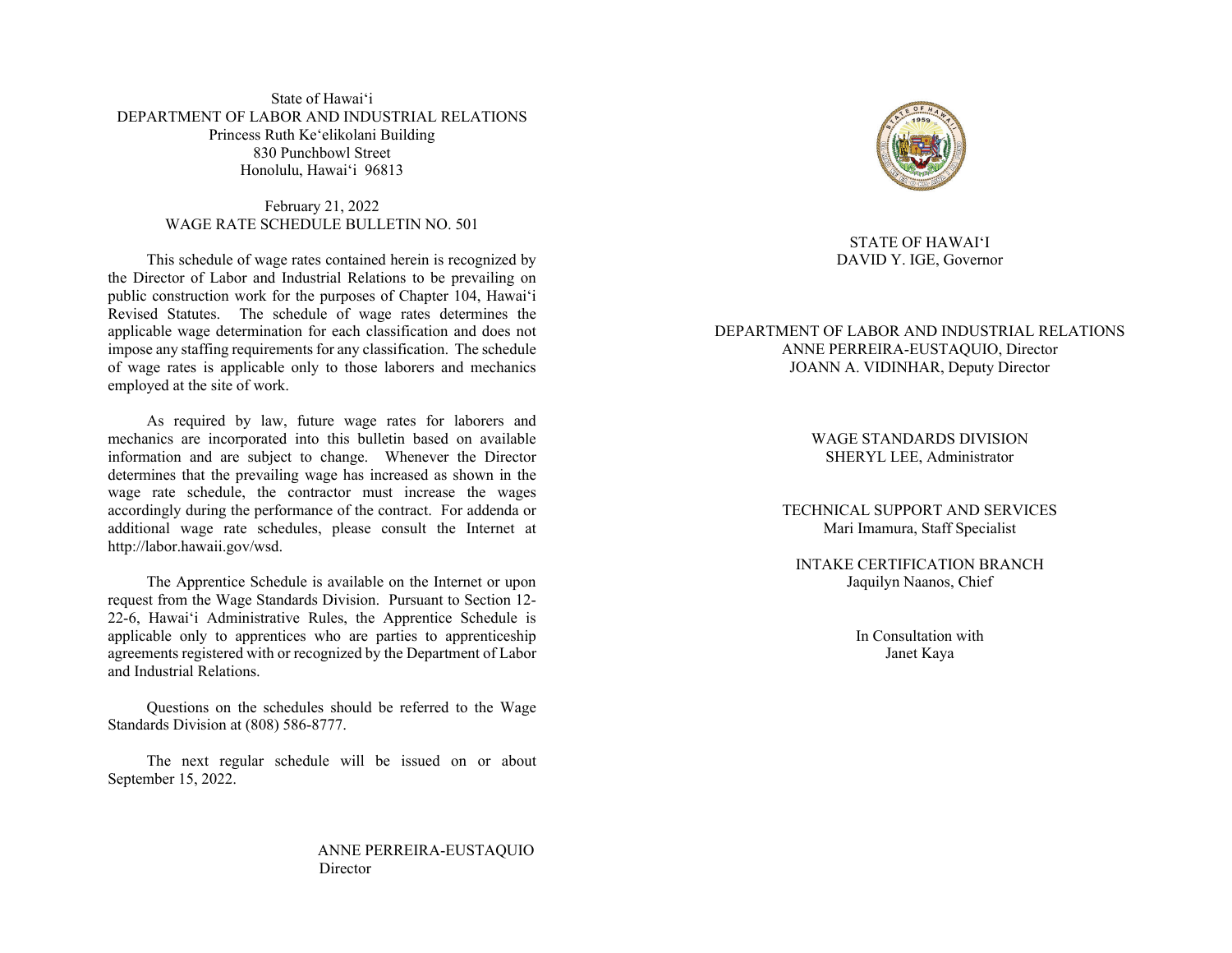|                                                          | Current    |         | 2022    |            |                | 2023                     |                |                | 2024    |                |        |                          |         |
|----------------------------------------------------------|------------|---------|---------|------------|----------------|--------------------------|----------------|----------------|---------|----------------|--------|--------------------------|---------|
|                                                          | Prevailing | Basic   | Fringe  | Prevailing | Basic          | Fringe                   | Prevailing     | Basic          | Fringe  | Prevailing     | Basic  | Fringe                   | Remarks |
| Classification                                           | Wage       | Hourly  | Hourly  | Wage       | Hourly         | Hourly                   | Wage           | Hourly         | Hourly  | Wage           | Hourly | Hourly                   | See     |
|                                                          | Total      | Rate    | Rate    | Total      | Rate           | Rate                     | Total          | Rate           | Rate    | Total          | Rate   | Rate                     | Pg 6-8  |
| <b>ASPHALT PAVING GROUP:</b>                             | 9/20/21    |         |         |            |                |                          |                |                |         |                |        |                          |         |
| Asphalt Concrete Material Transfer                       | \$82.49    | \$48.12 | \$34.37 |            | $\blacksquare$ |                          | $\overline{a}$ |                |         |                |        |                          | 13      |
| <b>Asphalt Raker</b>                                     | \$81.53    | \$47.16 | \$34.37 |            | L,             |                          |                |                |         |                |        | $\overline{a}$           | 13      |
| Asphalt Spreader Operator                                | \$83.01    | \$48.64 | \$34.37 | J.         | L,             |                          |                |                |         |                |        | $\overline{a}$           | 13      |
| Laborer, Hand Roller                                     | \$78.76    | \$44.39 | \$34.37 |            |                |                          |                |                |         |                |        |                          | 13      |
| Roller Operator (5 tons and under)                       | \$81.26    | \$46.89 | \$34.37 |            |                |                          |                |                |         |                |        |                          | 13      |
| Roller Operator (over 5 tons)                            | \$82.69    | \$48.32 | \$34.37 |            |                |                          |                |                |         |                |        |                          | 13      |
| <b>Screed Person</b>                                     | \$82.49    | \$48.12 | \$34.37 |            |                |                          |                |                |         |                |        |                          | 13      |
| <b>EQUIPMENT OPERATOR:</b>                               |            |         |         |            |                |                          |                |                |         |                |        |                          |         |
| Combination Loader/Backhoe (over 3/4 cu. yd.)            | \$81.53    | \$47.16 | \$34.37 |            |                |                          |                |                |         |                |        |                          | 13      |
| Combination Loader/Backhoe (up to 3/4 cu. yd.)           | \$80.55    | \$46.18 | \$34.37 |            |                |                          |                |                |         |                |        |                          | 13      |
| Concrete saws and/or Grinder (self-propelled unit on     |            |         |         |            |                |                          |                |                |         |                |        |                          |         |
| streets, highways, airports and canals)                  | \$82.49    | \$48.12 | \$34.37 |            |                |                          |                |                |         |                |        |                          | 13      |
| Grader, Soil Stabilizer, Cold Planer                     | \$83.32    | \$48.95 | \$34.37 |            |                |                          |                |                |         |                |        |                          | 13      |
| Loader (2-1/2 cu. yds. and under)                        | \$82.49    | \$48.12 | \$34.37 |            |                |                          |                |                |         |                |        |                          | 13      |
| Loader (over 2-1/2 cu. yds. to and including 5 cu. yds.) | \$82.81    | \$48.44 | \$34.37 |            |                |                          |                |                |         |                |        |                          | 13      |
| <b>TRUCK DRIVER:</b>                                     |            |         |         |            |                |                          |                |                |         |                |        |                          |         |
| Assistant to Engineer                                    | \$81.26    | \$46.89 | \$34.37 |            | ٠              |                          |                |                |         |                |        |                          | 13      |
| Oil Tanker (double), Hot Liquid Asphalt Tanker           | \$82.81    | \$48.44 | \$34.37 |            | ٠              |                          |                |                |         |                |        |                          | 13      |
| Semi-Trailer, Semi-Dump, Asphalt Distributor             | \$82.49    | \$48.12 | \$34.37 |            | $\blacksquare$ | ۰                        |                |                |         |                |        |                          | 13      |
| Slip-in or Pup                                           | \$82.81    | \$48.44 | \$34.37 |            |                |                          |                |                |         |                |        |                          | 13      |
| Single or Rock Cans Tandem Dump Truck                    |            |         |         |            |                |                          |                |                |         |                |        |                          |         |
| (8 cu. yds. & under, water level)                        | \$81.53    | \$47.16 | \$34.37 |            | ٠              |                          |                |                |         |                |        |                          | 13      |
| Single or Rock Cans Tandem Dump Truck                    |            |         |         |            |                |                          |                |                |         |                |        |                          |         |
| (over 8 cu. yds., water level)                           | \$81.84    | \$47.47 | \$34.37 |            |                |                          |                |                |         |                |        |                          | 13      |
| Tractor Trailer (hauling equipment)                      | \$82.92    | \$48.55 | \$34.37 |            | $\blacksquare$ | $\blacksquare$           |                | $\blacksquare$ |         |                |        |                          | 13      |
| Utility, Flatbed                                         | \$81.26    | \$46.89 | \$34.37 |            |                |                          |                |                |         |                |        |                          | 13      |
| <b>BOILERMAKER</b>                                       | 2/21/22    |         |         |            |                |                          |                |                |         |                |        |                          |         |
|                                                          | \$70.08    | \$37.20 | \$32.88 |            | $\overline{a}$ | $\overline{\phantom{a}}$ | $\overline{a}$ |                |         |                |        |                          | 13      |
| <b>CARPENTER:</b>                                        | 9/20/21    |         |         | 9/5/22     |                |                          | 9/4/23         |                |         |                |        |                          |         |
| Carpenter; Patent Scaffold Erector (14 feet and over);   |            |         |         |            |                |                          |                |                |         |                |        |                          |         |
| Piledriver; Pneumatic Nailer                             | \$76.09    | \$51.25 | \$24.84 | \$77.84    | \$52.00        | \$25.84                  | \$79.84        | \$53.00        | \$26.84 |                |        |                          | 1,12,13 |
| Millwright                                               | \$76.34    | \$51.50 | \$24.84 | \$78.09    | \$52.25        | \$25.84                  | \$80.09        | \$53.25        | \$26.84 |                |        | $\overline{\phantom{a}}$ | 1,12,13 |
| Power Saw Operator (2 h.p. & above)                      | \$76.24    | \$51.40 | \$24.84 | \$77.99    | \$52.15        | \$25.84                  | \$79.99        | \$53.15        | \$26.84 |                |        |                          | 1,12,13 |
|                                                          |            |         |         |            |                |                          |                |                |         |                |        |                          |         |
| <b>CEMENT FINISHER:</b>                                  | 9/20/21    |         |         | 9/5/22     |                |                          | 9/4/23         |                |         |                |        |                          |         |
| Cement Finisher; Curb Setter; Precast Panel Setter;      |            |         |         |            |                |                          |                |                |         |                |        |                          |         |
| Manhole Builder                                          | \$75.58    | \$42.60 | \$32.98 | \$77.06    | \$43.33        | \$33.73                  | \$78.45        | \$44.12        | \$34.33 |                |        |                          | 2,13    |
| <b>Trowel Machine Operator</b>                           | \$75.73    | \$42.75 | \$32.98 | \$77.21    | \$43.48        | \$33.73                  | \$78.60        | \$44.27        | \$34.33 | $\blacksquare$ | ٠      | $\overline{\phantom{a}}$ | 2,13    |
|                                                          |            |         |         |            |                |                          |                |                |         |                |        |                          |         |
| <b>CHAIN-LINK FENCE ERECTOR</b>                          | 10/3/21    |         |         | 10/2/22    |                |                          | 10/1/23        |                |         |                |        |                          |         |
|                                                          | \$43.90    | \$26.25 | \$17.65 | \$45.35    | \$27.00        | \$18.35                  | \$46.80        | \$27.75        | \$19.05 |                |        | $\blacksquare$           | 10,13   |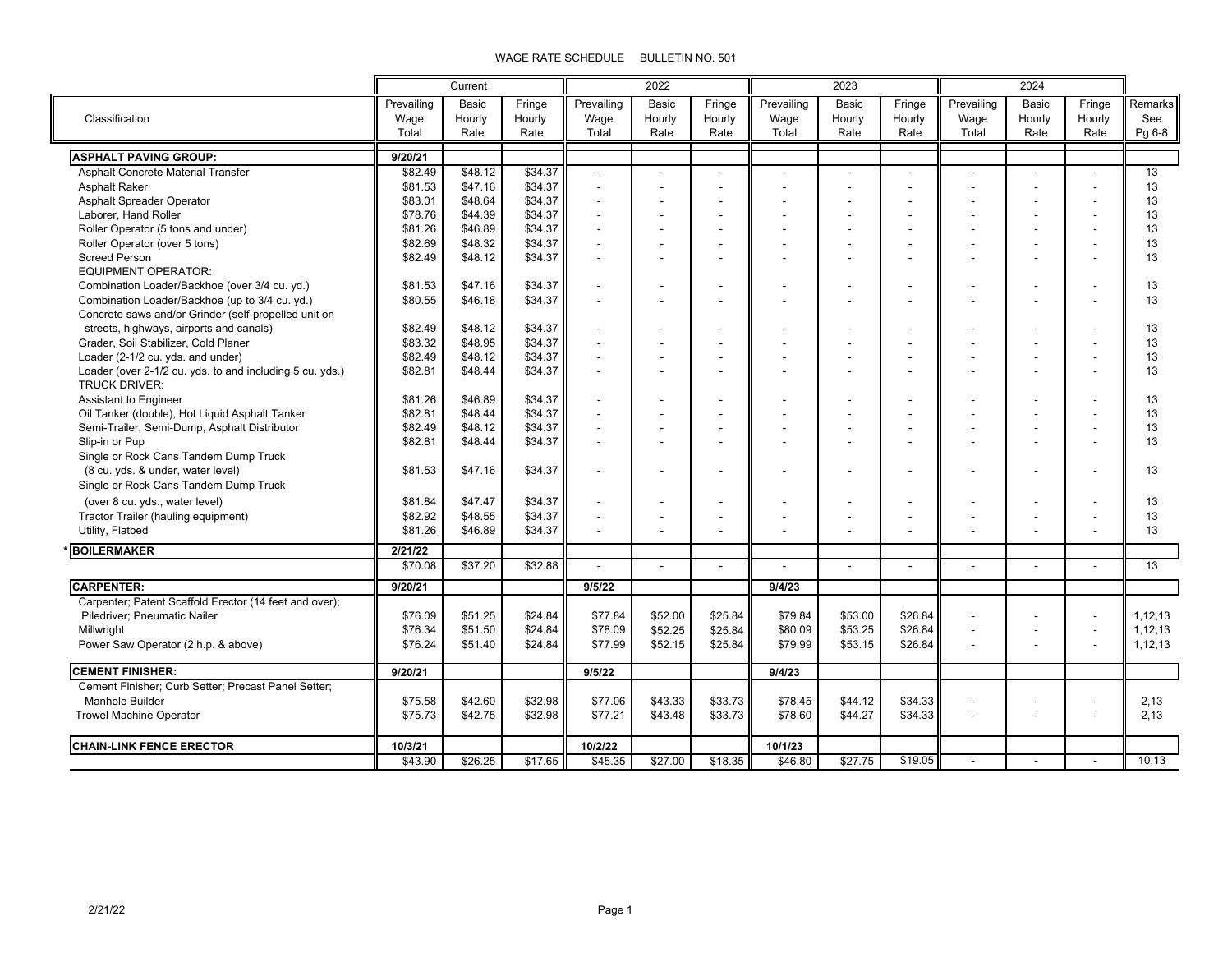|                                                      |            | Current         |                          | 2022                     |                | 2023                     |                          |                          | 2024                     |                |                |                          |         |
|------------------------------------------------------|------------|-----------------|--------------------------|--------------------------|----------------|--------------------------|--------------------------|--------------------------|--------------------------|----------------|----------------|--------------------------|---------|
|                                                      |            |                 |                          |                          |                |                          |                          |                          |                          |                |                |                          |         |
|                                                      | Prevailing | Basic           | Fringe                   | Prevailing               | Basic          | Fringe                   | Prevailing               | Basic                    | Fringe                   | Prevailing     | Basic          | Fringe                   | Remarks |
| Classification                                       | Wage       | Hourly          | Hourly                   | Wage                     | Hourly         | Hourly                   | Wage                     | Hourly                   | Hourly                   | Wage           | Hourly         | Hourly                   | See     |
|                                                      | Total      | Rate            | Rate                     | Total                    | Rate           | Rate                     | Total                    | Rate                     | Rate                     | Total          | Rate           | Rate                     | Pg 6-8  |
| <b>CHLORINATOR</b>                                   | 9/16/19    |                 |                          |                          |                |                          |                          |                          |                          |                |                |                          |         |
|                                                      | \$28.84    | \$28.84         | $\overline{\phantom{a}}$ | $\overline{a}$           | $\mathbf{r}$   | $\overline{a}$           | $\overline{\phantom{a}}$ | $\blacksquare$           | $\blacksquare$           | $\mathbf{r}$   | $\overline{a}$ | $\overline{\phantom{a}}$ |         |
| <b>DIVER:</b>                                        | 9/20/21    |                 |                          |                          |                |                          |                          |                          |                          |                |                |                          |         |
| Diver (Aqua Lung) (Scuba) - Up to a depth of 30 feet | \$95.64    | \$61.83         | \$33.81                  | L,                       |                |                          |                          |                          |                          |                | $\blacksquare$ | $\blacksquare$           | 13      |
| Diver (Aqua Lung) (Scuba) - Over a depth of 30 feet  | \$105.01   | \$71.20         | \$33.81                  | $\blacksquare$           |                |                          |                          | L,                       |                          |                | ÷,             | $\blacksquare$           | 13      |
| Stand-By Diver (Aqua Lung) (Scuba)                   | \$86.26    | \$52.45         | \$33.81                  | $\blacksquare$           |                |                          |                          |                          |                          |                |                |                          | 13      |
| Diver (Other than Aqua Lung)                         | \$105.01   | \$71.20         | \$33.81                  |                          |                |                          |                          |                          |                          |                |                |                          | 3,13    |
| Stand-By Diver (Other than Aqua Lung)                | \$86.26    | \$52.45         | \$33.81                  | $\overline{\phantom{a}}$ |                |                          |                          | $\blacksquare$           | ٠                        |                |                |                          | 3,13    |
| Tender (Other than Aqua Lung)                        | \$83.23    | \$49.42         | \$33.81                  |                          |                |                          |                          |                          |                          |                |                |                          | 13      |
|                                                      |            |                 |                          |                          |                |                          |                          |                          |                          |                |                |                          |         |
| <b>DRAPERY INSTALLER</b>                             | 9/16/19    |                 |                          |                          |                |                          |                          |                          |                          |                |                |                          |         |
|                                                      | \$33.11    | \$31.00         | \$2.11                   | $\blacksquare$           | $\blacksquare$ | $\overline{\phantom{a}}$ |                          | $\overline{\phantom{a}}$ | $\blacksquare$           | $\overline{a}$ | $\blacksquare$ | $\blacksquare$           |         |
| <b>DRYWALL INSTALLER</b>                             | 9/20/21    |                 |                          | 9/5/22                   |                |                          | 9/4/23                   |                          |                          |                |                |                          |         |
|                                                      | \$76.34    | \$51.50         | \$24.84                  | \$78.09                  | \$52.25        | \$25.84                  | \$80.09                  | \$53.25                  | \$26.84                  | ÷,             | $\blacksquare$ | $\sim$                   | 12,13   |
| <b>DRYWALL TAPERS/FINISHERS</b>                      | 1/2/22     |                 |                          |                          |                |                          | 1/1/23                   |                          |                          | 1/7/24         |                |                          |         |
|                                                      | \$76.50    | \$43.85         | \$32.65                  | $\mathbf{r}$             | $\overline{a}$ | $\sim$                   | \$78.25                  | \$44.60                  | \$33.65                  | \$80.35        | \$45.20        | \$35.15                  |         |
|                                                      |            |                 |                          |                          |                |                          |                          |                          |                          |                |                |                          |         |
| <b>ELECTRICIAN</b>                                   | 2/21/22    |                 |                          |                          |                |                          |                          |                          |                          |                |                |                          |         |
| Cable Splicer (inside/outside)                       | \$89.72    | \$59.38         | \$30.34                  | $\blacksquare$           |                |                          |                          |                          |                          |                |                |                          | 4,13    |
| Ground Worker (outside)                              | \$65.53    | \$39.41         | \$26.12                  | $\overline{a}$           |                |                          |                          | ÷.                       |                          |                | ÷              | $\overline{a}$           | 4,13    |
| Heavy Equipment Operator (outside)                   | \$75.83    | \$47.30         | \$28.53                  | $\overline{a}$           |                |                          |                          |                          |                          |                |                |                          | 4,13    |
| Line Installer (outside); Wire Installer (inside)    | \$82.69    | \$52.55         | \$30.14                  |                          |                |                          |                          | ٠                        | $\overline{\phantom{a}}$ |                |                |                          | 4,13    |
| <b>Telecommunication Worker</b>                      | 8/22/21    |                 |                          | 8/21/22                  |                |                          |                          |                          |                          |                |                |                          |         |
| <b>Licensed Technician</b>                           | \$46.82    | \$33.69         | \$13.13                  | \$48.63                  | \$34.94        | \$13.69                  | $\blacksquare$           | $\overline{\phantom{a}}$ | $\overline{\phantom{a}}$ |                | $\blacksquare$ | $\blacksquare$           | 13      |
| Technician I / Splicer                               | \$44.85    | \$32.01         | \$12.84                  | \$46.57                  | \$33.19        | \$13.38                  |                          |                          |                          |                |                |                          | 13      |
| <b>ELEVATOR CONSTRUCTOR MECHANIC</b>                 | 2/21/22    |                 |                          |                          |                |                          |                          |                          |                          |                |                |                          |         |
|                                                      | \$102.215  | \$65.33         | \$36.885                 | $\blacksquare$           | $\blacksquare$ | $\blacksquare$           | $\blacksquare$           | $\blacksquare$           | $\blacksquare$           | $\frac{1}{2}$  | $\blacksquare$ | $\blacksquare$           | 13      |
|                                                      |            |                 |                          |                          |                |                          |                          |                          |                          |                |                |                          |         |
| <b>EQUIPMENT OPERATOR:</b>                           | 9/20/21    |                 |                          |                          |                |                          |                          |                          |                          |                |                |                          |         |
| Group 1                                              | \$80.95    | $\sqrt{347.14}$ | \$33.81                  | $\blacksquare$           |                |                          |                          |                          |                          |                | ÷              | $\sim$                   | 5,13    |
| Group 2                                              | \$81.06    | \$47.25         | \$33.81                  | $\overline{a}$           |                |                          |                          |                          |                          |                |                |                          | 5,13    |
| Group 3                                              | \$81.23    | \$47.42         | \$33.81                  | $\overline{a}$           |                |                          |                          |                          |                          |                |                |                          | 5,13    |
| Group 4                                              | \$81.50    | \$47.69         | \$33.81                  |                          |                |                          |                          |                          |                          |                |                |                          | 5,13    |
| Group 5                                              | \$81.81    | \$48.00         | \$33.81                  | $\blacksquare$           |                |                          |                          |                          |                          |                | ÷              |                          | 5,13    |
| Group 6                                              | \$82.46    | \$48.65         | \$33.81                  |                          |                |                          |                          |                          |                          |                |                |                          | 5,13    |
| Group 7                                              | \$82.78    | \$48.97         | \$33.81                  |                          |                |                          |                          |                          |                          |                |                |                          | 5,13    |
| Group 8                                              | \$82.89    | \$49.08         | \$33.81                  | $\blacksquare$           |                |                          |                          |                          |                          |                |                |                          | 5,13    |
| Group 9                                              | \$83.00    | \$49.19         | \$33.81                  |                          |                |                          |                          |                          |                          |                |                |                          | 5,13    |
| Group 9A                                             | \$83.23    | \$49.42         | \$33.81                  | $\overline{a}$           |                |                          |                          |                          |                          | ٠              | ÷              | $\overline{a}$           | 5,13    |
| Group 10                                             | \$83.29    | \$49.48         | \$33.81                  | $\overline{a}$           |                |                          |                          |                          |                          | ٠              | ÷              |                          | 5,13    |
| Group 10A                                            | \$83.44    | \$49.63         | \$33.81                  | $\blacksquare$           |                |                          |                          |                          |                          |                |                |                          | 5,13    |
| Group 11                                             | \$83.59    | \$49.78         | \$33.81                  |                          |                |                          |                          |                          |                          |                |                |                          | 5,13    |
| Group 12                                             | \$83.95    | \$50.14         | \$33.81                  |                          |                |                          |                          |                          |                          |                |                |                          | 5,13    |
| Group 12A                                            | \$84.31    | \$50.50         | \$33.81                  |                          |                |                          |                          |                          |                          |                |                |                          | 5.13    |

╚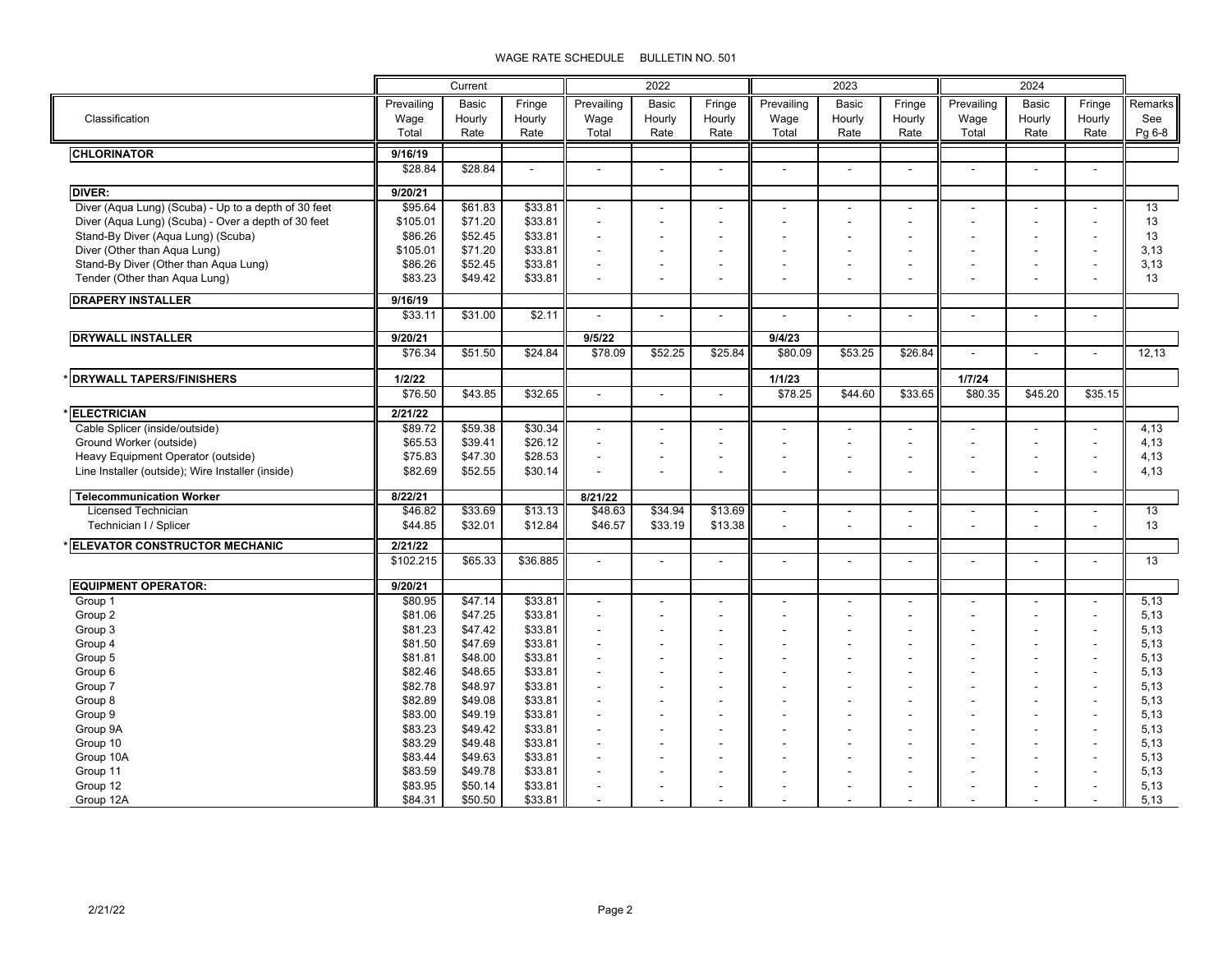|                                                      |            | Current |         | 2022                |                          |                | 2023       |                |                | 2024           |                          |                |                 |
|------------------------------------------------------|------------|---------|---------|---------------------|--------------------------|----------------|------------|----------------|----------------|----------------|--------------------------|----------------|-----------------|
|                                                      | Prevailing | Basic   | Fringe  | Prevailing          | <b>Basic</b>             | Fringe         | Prevailing | Basic          | Fringe         | Prevailing     | <b>Basic</b>             | Fringe         | Remarks         |
| Classification                                       | Wage       | Hourly  | Hourly  | Wage                | Hourly                   | Hourly         | Wage       | Hourly         | Hourly         | Wage           | Hourly                   | Hourly         | See             |
|                                                      | Total      | Rate    | Rate    | Total               | Rate                     | Rate           | Total      | Rate           | Rate           | Total          | Rate                     | Rate           | Pg 6-8          |
| FENCE ERECTOR (CHAIN-LINK TYPE)                      |            |         |         |                     |                          |                |            |                |                |                |                          |                |                 |
| See Chain-Link Fence Erector                         | $\sim$     |         |         |                     | $\overline{a}$           |                |            |                |                |                |                          | $\sim$         |                 |
|                                                      |            |         |         |                     |                          |                |            |                |                |                |                          |                |                 |
| FLOOR LAYER (CARPET, LINOLEUM & SOFT TILE)           | 9/20/21    |         |         | 2/27/22             |                          |                | 3/5/23     |                |                |                |                          |                |                 |
|                                                      | \$69.84    | \$37.77 | \$32.07 | \$72.08             | \$38.77                  | \$33.31        | \$73.57    | \$39.77        | \$33.80        |                |                          | $\mathbf{r}$   | 12.13           |
| <b>GLAZIER</b>                                       | 9/20/21    |         |         |                     |                          |                |            |                |                |                |                          |                |                 |
|                                                      | \$76.68    | \$40.50 | \$36.18 | $\blacksquare$      | $\blacksquare$           | $\overline{a}$ | $\sim$     | $\overline{a}$ |                | $\overline{a}$ | $\overline{a}$           | $\mathbf{r}$   | 6.13            |
| <b>HELICOPTER WORK:</b>                              | 9/20/21    |         |         |                     |                          |                |            |                |                |                |                          |                |                 |
| Airborne Hoist Operator                              | \$84.81    | \$51.00 | \$33.81 | $\overline{a}$      | ÷,                       |                |            |                |                |                |                          |                | 13              |
| Co-Pilot                                             | \$84.95    | \$51.14 | \$33.81 |                     | $\overline{\phantom{a}}$ |                |            | $\blacksquare$ | $\blacksquare$ |                | $\overline{\phantom{a}}$ |                | 13              |
| Pilot                                                | \$85.12    | \$51.31 | \$33.81 |                     | $\overline{a}$           |                |            |                |                |                |                          |                | 13              |
| <b>INSULATOR</b>                                     | 9/20/21    |         |         | 9/4/22              |                          |                | 9/3/23     |                |                | 9/1/24         |                          |                |                 |
|                                                      | \$69.05    | \$42.80 | \$26.25 | \$70.90             | \$43.80                  | \$27.10        | \$72.70    | \$44.80        | \$27.90        | \$74.70        | \$45.80                  | \$28.90        | 7,13            |
| <b>IRONWORKER:</b>                                   | 9/20/21    |         |         |                     |                          |                |            |                |                |                |                          |                |                 |
| Reinforcing, Structural                              | \$81.70    | \$43.50 | \$38.20 | $\overline{a}$      | $\overline{a}$           | $\overline{a}$ |            | $\overline{a}$ | $\overline{a}$ | $\overline{a}$ | $\overline{a}$           | $\overline{a}$ | 8.13            |
| <b>LABORER:</b>                                      | 8/30/21    |         |         | 9/5/22              |                          |                | 9/4/23     |                |                |                |                          |                |                 |
| Driller                                              | \$63.84    | \$40.35 | \$23.49 | $\overline{$65.25}$ | \$41.00                  | \$24.25        | \$66.46    | \$41.45        | \$25.01        |                | $\overline{\phantom{a}}$ |                | 1,13            |
| Gunite Operator or Shotcrete Operator                | \$63.34    | \$39.85 | \$23.49 | \$64.75             | \$40.50                  | \$24.25        | \$66.16    | \$41.15        | \$25.01        |                | $\overline{a}$           |                | 1,13            |
| High Scaler (Working Suspended)                      | \$63.34    | \$39.85 | \$23.49 | \$64.75             | \$40.50                  | \$24.25        | \$66.16    | \$41.15        | \$25.01        |                |                          |                | 13              |
| Laborer I                                            | \$62.84    | \$39.35 | \$23.49 | \$64.25             | \$40.00                  | \$24.25        | \$65.66    | \$40.65        | \$25.01        |                |                          |                | 1,13            |
| Laborer II                                           | \$60.24    | \$36.75 | \$23.49 | \$61.65             | \$37.40                  | \$24.25        | \$63.06    | \$38.05        | \$25.01        | ÷,             | $\overline{\phantom{a}}$ |                | 1,13            |
| Light/Final Clean-up (Janitorial) Laborer            | \$48.92    | \$30.05 | \$18.87 | \$50.02             | \$30.45                  | \$19.57        | \$51.12    | \$30.85        | \$20.27        | ÷              | $\blacksquare$           |                | 1.13            |
| Mason Tender/Hod Carrier                             | \$63.34    | \$39.85 | \$23.49 | \$64.75             | \$40.50                  | \$24.25        | \$66.16    | \$41.15        | \$25.01        | $\overline{a}$ | $\overline{a}$           | $\overline{a}$ | 1,13            |
| Powder Blaster                                       | \$63.84    | \$40.35 | \$23.49 | \$65.25             | \$41.00                  | \$24.25        | \$66.66    | \$41.65        | \$25.01        |                | $\overline{a}$           |                | 1,13            |
| Window Washer (Outside) (On bosun's chair,           |            |         |         |                     |                          |                |            |                |                |                |                          |                |                 |
| cable-suspended scaffold or work platform)           | \$62.34    | \$38.85 | \$23.49 | \$63.75             | \$39.50                  | \$24.25        | \$65.16    | \$40.15        | \$25.01        |                | $\blacksquare$           |                | 13              |
| <b>LANDSCAPER:</b>                                   | 8/30/21    |         |         | 9/5/22              |                          |                | 9/4/23     |                |                | 9/3/24         |                          |                |                 |
| Landscape & Irrigation Laborer A                     | \$41.80    | \$26.75 | \$15.05 | \$43.05             | \$27.25                  | \$15.80        | \$44.30    | \$27.85        | \$16.45        | \$45.55        | \$28.40                  | \$17.15        |                 |
| Landscape & Irrigation Laborer B                     | \$42.80    | \$27.75 | \$15.05 | \$44.05             | \$28.25                  | \$15.80        | \$45.30    | \$28.85        | \$16.45        | \$46.55        | \$29.40                  | \$17.15        |                 |
| Landscape & Irrigation Maintenance Laborer           | \$36.95    | \$21.90 | \$15.05 | \$37.95             | \$22.15                  | \$15.80        | \$39.00    | \$22.55        | \$16.45        | \$40.15        | \$23.00                  | \$17.15        |                 |
| <b>LATHER</b>                                        | 9/20/21    |         |         | 9/5/22              |                          |                | 9/4/23     |                |                |                |                          |                |                 |
|                                                      | \$76.34    | \$51.50 | \$24.84 | \$78.09             | \$52.25                  | \$25.84        | \$80.09    | \$53.25        | \$26.84        |                | $\overline{a}$           | $\mathbf{r}$   | 12,13           |
| <b>MASON</b> ; Bricklayer;                           | 9/20/21    |         |         | 9/5/22              |                          |                | 9/4/23     |                |                |                |                          |                |                 |
| Cement Blocklayer; Stone Mason; Precast Sill Setter  | \$76.74    | \$46.46 | \$30.28 | \$78.27             | \$47.24                  | \$31.03        | \$79.66    | \$48.03        | \$31.63        | ÷              | ÷.                       | $\mathbf{r}$   | 2,12,13         |
| Pointer-Caulker-Weatherproofer                       | \$76.99    | \$46.71 | \$30.28 | \$78.52             | \$47.49                  | \$31.03        | \$79.91    | \$48.28        | \$31.63        |                |                          | $\overline{a}$ | 2,12,13         |
| PAINTER: (Note: 2 increases in 2022, 2023, 2024)     | 2/21/22    |         |         | 7/1/22              |                          |                | 1/1/23     |                |                | 1/1/24         |                          |                |                 |
| Painter; Spray Painter; Sandblaster or Waterblaster; | \$69.84    | \$39.50 | \$30.34 | \$69.84             | \$39.50                  | \$30.34        | \$69.84    | \$39.50        | \$30.34        | \$69.84        | \$39.50                  | \$30.34        | $\overline{12}$ |
| Thermoplastic Striper; Paper Hanger                  |            |         |         |                     |                          |                |            |                |                |                |                          |                |                 |
|                                                      |            |         |         |                     |                          |                | 7/1/23     |                |                | 7/1/24         |                          |                |                 |
| Painter; Spray Painter; Sandblaster or Waterblaster; |            |         |         |                     |                          |                | \$69.84    | \$39.50        | \$30.34        | \$69.84        | \$39.50                  | \$30.34        | 12              |
| Thermoplastic Striper; Paper Hanger                  |            |         |         |                     |                          |                |            |                |                |                |                          |                |                 |
|                                                      |            |         |         |                     |                          |                |            |                |                |                |                          |                |                 |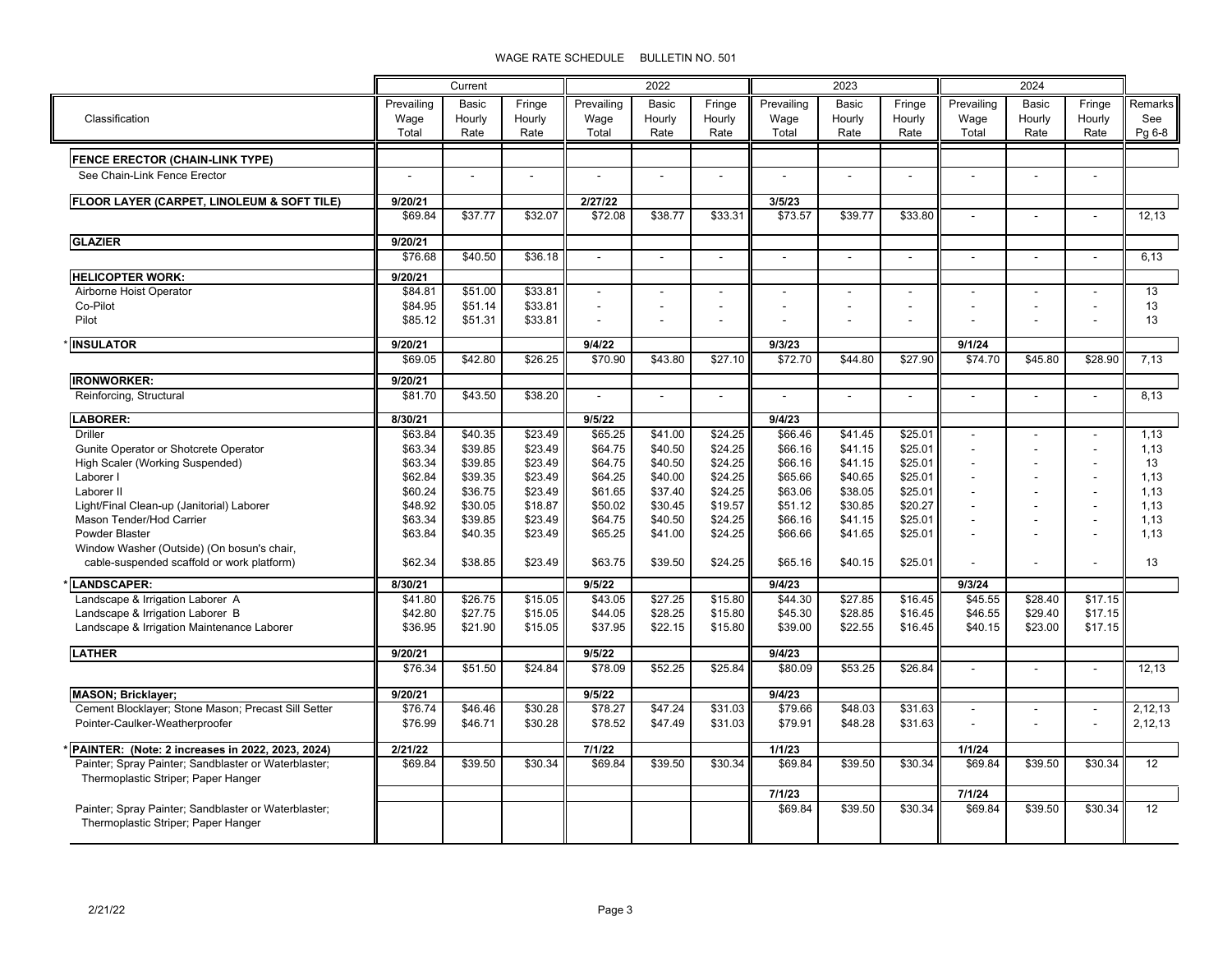|                                                                                                                |            | Current | 2022    |                | 2023                     |                          |                   | 2024           |         |                          |                          |                          |         |
|----------------------------------------------------------------------------------------------------------------|------------|---------|---------|----------------|--------------------------|--------------------------|-------------------|----------------|---------|--------------------------|--------------------------|--------------------------|---------|
|                                                                                                                | Prevailing | Basic   | Fringe  | Prevailing     | Basic                    | Fringe                   | Prevailing        | <b>Basic</b>   | Fringe  | Prevailing               | Basic                    | Fringe                   | Remarks |
| Classification                                                                                                 | Wage       | Hourly  | Hourly  | Wage           | Hourly                   | Hourly                   | Wage              | Hourly         | Hourly  | Wage                     | Hourly                   | Hourly                   | See     |
|                                                                                                                | Total      | Rate    | Rate    | Total          | Rate                     | Rate                     | Total             | Rate           | Rate    | Total                    | Rate                     | Rate                     | Pg 6-8  |
| <b>PLASTERER:</b>                                                                                              | 9/20/21    |         |         | 9/5/22         |                          |                          | 9/4/23            |                |         |                          |                          |                          |         |
|                                                                                                                | \$77.19    | \$44.21 | \$32.98 | \$78.73        | \$45.00                  | \$33.73                  | \$80.15           | \$45.82        | \$34.33 |                          | $\overline{a}$           | $\overline{a}$           | 2,13    |
|                                                                                                                |            |         |         |                |                          |                          |                   |                |         |                          |                          |                          |         |
| PLUMBER: (Note: 2 increases in 2022, 2023 & 2024)                                                              | 2/21/22    |         |         | 7/3/22         |                          |                          | 1/1/23            |                |         | 1/7/24                   |                          |                          |         |
| Plumber; Pipefitter; Refrigeration Fitter; Heating &<br>Air Conditioning Fitter; Sprinkler Fitter; Steamfitter | \$78.08    | \$49.38 | \$28.70 | \$79.18        | \$50.13                  | \$29.05                  | \$80.28           | \$50.98        | \$29.30 | \$82.73                  | \$52.33                  | \$30.40                  | 9,13    |
| Plumber; Pipefitter; Refrigeration Fitter; Heating &                                                           |            |         |         |                | $\overline{a}$           |                          | 7/2/23<br>\$81.48 | \$51.73        | \$29.75 | 7/7/24<br>\$83.83        | \$52.83                  | \$31.00                  | 9,12,13 |
| Air Conditioning Fitter; Sprinkler Fitter; Steamfitter                                                         |            |         |         |                |                          |                          |                   |                |         |                          |                          |                          |         |
| <b>ROOFER:</b>                                                                                                 | 9/20/21    |         |         |                |                          |                          |                   |                |         |                          |                          |                          |         |
| Shingle, Tile, Built-up Roofing                                                                                | \$63.30    | \$42.55 | \$20.75 | L.             | $\overline{\phantom{a}}$ | $\overline{\phantom{a}}$ |                   | $\blacksquare$ |         |                          | $\overline{\phantom{a}}$ | $\overline{\phantom{a}}$ |         |
| Coal Tar Pitch                                                                                                 | \$105.85   | \$85.10 | \$20.75 |                | $\blacksquare$           | $\blacksquare$           |                   |                |         |                          |                          | $\blacksquare$           |         |
| <b>SANDBLASTER OR WATERBLASTER:</b>                                                                            |            |         |         |                |                          |                          |                   |                |         |                          |                          |                          |         |
| Use wages of craft to which sand or water blasting is                                                          |            |         |         |                |                          |                          |                   |                |         |                          |                          |                          |         |
| incidental.                                                                                                    |            |         |         |                |                          |                          |                   |                |         |                          |                          |                          |         |
| <b>SHEETMETAL WORKER:</b>                                                                                      | 8/29/21    |         |         | 2/27/22        |                          |                          | 3/5/23            |                |         | 3/3/24                   |                          |                          |         |
| (Note: 2 increases for 2022, 2023 & 2024)                                                                      | \$75.95    | \$45.63 | \$30.32 | \$76.86        | \$46.22                  | \$30.64                  | \$78.73           | \$47.37        | \$31.36 | \$80.81                  | \$48.60                  | \$32.21                  | 12.13   |
|                                                                                                                |            |         |         | 9/4/22         |                          |                          | 9/3/23            |                |         | 9/1/24                   |                          |                          |         |
|                                                                                                                |            |         |         | \$77.76        | \$46.78                  | \$30.98                  | \$79.78           | \$47.95        | \$31.83 | \$81.86                  | \$49.15                  | \$32.71                  | 12,13   |
|                                                                                                                |            |         |         |                |                          |                          |                   |                |         |                          |                          |                          |         |
| <b>TERMITE TREATER</b>                                                                                         | 9/16/19    |         |         |                |                          |                          |                   |                |         |                          |                          |                          |         |
|                                                                                                                | \$20.53    | \$18.60 | \$1.93  | $\overline{a}$ | $\blacksquare$           | $\blacksquare$           | $\blacksquare$    | $\blacksquare$ |         | $\blacksquare$           | $\blacksquare$           | $\sim$                   |         |
| <b>TERRAZZO:</b>                                                                                               | 9/20/21    |         |         | 9/5/22         |                          |                          | 9/4/23            |                |         |                          |                          |                          |         |
| <b>Terrazzo Setter</b>                                                                                         | \$76.82    | \$44.40 | \$32.42 | \$78.40        | \$45.30                  | \$33.10                  | \$79.90           | \$46.20        | \$33.70 |                          |                          |                          | 2,12,13 |
| Terrazzo Base Grinder                                                                                          | \$75.01    | \$42.59 | \$32.42 | \$76.59        | \$43.49                  | \$33.10                  | \$78.09           | \$44.39        | \$33.70 | $\overline{a}$           |                          | ÷.                       | 2,12,13 |
| Certified Terrazzo Floor Grinder and Tender                                                                    | \$73.46    | \$41.04 | \$32.42 | \$75.04        | \$41.94                  | \$33.10                  | \$76.54           | \$42.84        | \$33.70 | $\overline{\phantom{a}}$ | ÷                        | $\overline{\phantom{a}}$ | 2,12,13 |
| <b>Terrazzo Floor Grinder</b>                                                                                  | \$70.46    | \$38.04 | \$32.42 | \$72.04        | \$38.94                  | \$33.10                  | \$73.54           | \$39.84        | \$33.70 |                          |                          |                          | 2,12,13 |
| <b>TILE SETTER:</b>                                                                                            | 9/20/21    |         |         | 9/5/22         |                          |                          | 9/4/23            |                |         |                          |                          |                          |         |
| Ceramic Hard Tile; Marble Setter                                                                               | \$76.82    | \$44.40 | \$32.42 | \$78.40        | \$45.30                  | \$33.10                  | \$79.90           | \$46.20        | \$33.70 | $\overline{\phantom{a}}$ | $\blacksquare$           | $\overline{\phantom{a}}$ | 2,12,13 |
| Certified Ceramic Tile & Marble Helper                                                                         | \$73.46    | \$41.04 | \$32.42 | \$75.04        | \$41.94                  | \$33.10                  | \$76.54           | \$42.84        | \$33.70 |                          |                          |                          | 2,12,13 |
| <b>TRUCK DRIVER:</b>                                                                                           | 9/16/19    |         |         |                |                          |                          |                   |                |         |                          |                          |                          |         |
| <b>Concrete Mixer</b>                                                                                          | \$36.37    | \$30.95 | \$5.42  |                |                          |                          |                   |                |         |                          |                          |                          |         |
| Concrete Mixer/Booster                                                                                         | \$48.63    | \$34.53 | \$14.10 | $\blacksquare$ | $\blacksquare$           |                          |                   |                |         | $\sim$                   |                          |                          |         |
| Dump Truck, 8 cu. yds. & under (water level);                                                                  | 9/20/21    |         |         |                |                          |                          |                   |                |         |                          |                          |                          |         |
| Water Truck (up to & including 2,000 gallons)                                                                  | \$81.50    | \$47.69 | \$33.81 |                | ÷,                       |                          |                   |                |         |                          | $\blacksquare$           | $\blacksquare$           | 13      |
| Flatbed, Utility, etc.                                                                                         | \$81.23    | \$47.42 | \$33.81 | L.             | ÷,                       |                          |                   |                |         |                          |                          |                          | 13      |
| End Dump, Unlicensed (Euclid, Mack, Caterpillar, or                                                            |            |         |         |                |                          |                          |                   |                |         |                          |                          |                          |         |
| similar); Tractor Trailer (hauling equipment)                                                                  | \$82.89    | \$49.08 | \$33.81 |                | $\blacksquare$           |                          |                   |                |         |                          | $\overline{\phantom{a}}$ |                          | 13      |
| Semi-Trailer, Rock Cans, or Semi-Dump                                                                          | \$82.46    | \$48.65 | \$33.81 | $\overline{a}$ | $\blacksquare$           | $\blacksquare$           | ÷,                |                |         | $\sim$                   | $\blacksquare$           | ÷,                       | 13      |
| Slip-in or Pup                                                                                                 | \$82.78    | \$48.97 | \$33.81 |                |                          |                          |                   |                |         |                          |                          |                          | 13      |
| Tandem Dump Truck, over 8 cu. yds. (water level);                                                              |            |         |         |                |                          |                          |                   |                |         |                          |                          |                          |         |
| Water Truck (over 2,000 gallons)                                                                               | \$81.81    | \$48.00 | \$33.81 |                |                          |                          |                   |                |         |                          |                          |                          | 13      |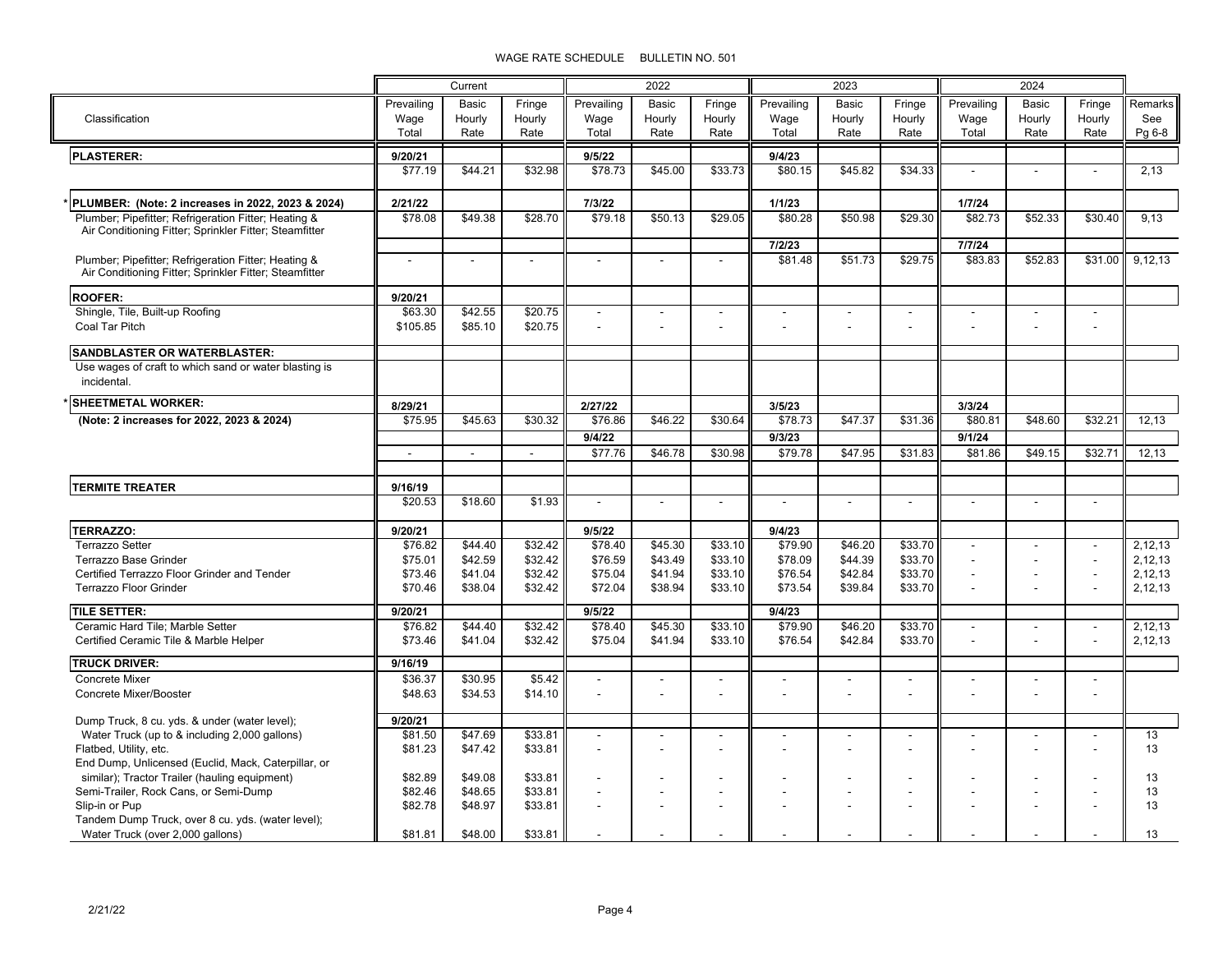|                                                            |            | Current |         | 2022           |         | 2023    |            |         | 2024    |            |                              |                |         |
|------------------------------------------------------------|------------|---------|---------|----------------|---------|---------|------------|---------|---------|------------|------------------------------|----------------|---------|
|                                                            | Prevailing | Basic   | Fringe  | Prevailing     | Basic   | Fringe  | Prevailing | Basic   | Fringe  | Prevailing | Basic                        | Fringe         | Remarks |
| Classification                                             | Wage       | Hourly  | Hourly  | Wage           | Hourly  | Hourly  | Wage       | Hourly  | Hourly  | Wage       | Hourly                       | Hourly         | See     |
|                                                            | Total      | Rate    | Rate    | Total          | Rate    | Rate    | Total      | Rate    | Rate    | Total      | Rate                         | Rate           | Pg 6-8  |
| <b>UNDERGROUND LABORER:</b>                                | 8/30/21    |         |         | 9/522          |         |         | 9/4/23     |         |         |            |                              |                |         |
| Worker in a raise, shaft, or tunnel.                       |            |         |         |                |         |         |            |         |         |            |                              |                |         |
| Group 1                                                    | \$63.44    | \$39.95 | \$23.49 | \$64.85        | \$40.60 | \$24.25 | \$66.26    | \$41.25 | \$25.01 |            |                              |                | 13      |
| Group 2                                                    | \$64.94    | \$41.45 | \$23.49 | \$66.35        | \$42.10 | \$24.25 | \$67.76    | \$42.75 | \$25.01 |            |                              |                | 13      |
| Group 3                                                    | \$65.44    | \$41.95 | \$23.49 | \$66.85        | \$42.60 | \$24.25 | \$68.26    | \$43.25 | \$25.01 |            |                              |                | 13      |
| Group 4                                                    | \$66.44    | \$42.95 | \$23.49 | \$67.85        | \$43.60 | \$24.25 | \$69.26    | \$44.25 | \$25.01 |            |                              |                | 13      |
| Group 5                                                    | \$66.69    | \$43.20 | \$23.49 | \$68.10        | \$43.85 | \$24.25 | \$69.51    | \$44.50 | \$25.01 |            |                              |                | 13      |
| Group 6                                                    | \$66.79    | \$43.30 | \$23.49 | \$68.20        | \$43.95 | \$24.25 | \$69.61    | \$44.60 | \$25.01 |            |                              |                | 13      |
| Group 7                                                    | \$67.04    | \$43.55 | \$23.49 | \$68.45        | \$44.20 | \$24.25 | \$69.86    | \$44.85 | \$25.01 | ٠          |                              |                | 13      |
| Group 8                                                    | \$67.49    | \$44.00 | \$23.49 | \$68.90        | \$44.65 | \$24.25 | \$70.31    | \$45.30 | \$25.01 |            |                              |                | 13      |
| <b>WATER FRONT CONSTRUCTION (DREDGING):</b>                | 9/20/21    |         |         |                |         |         |            |         |         |            |                              |                |         |
| <b>CLAMSHELL OR DIPPER DREDGES:</b>                        |            |         |         |                |         |         |            |         |         |            |                              |                |         |
| <b>Clamshell or Dipper Operator</b>                        | \$83.95    | \$50.14 | \$33.81 |                |         |         |            |         |         |            |                              |                | 11,13   |
| Mechanic; Welder; Watch Engineer                           | \$83.29    | \$49.48 | \$33.81 |                |         |         |            |         |         |            |                              |                | 13      |
| Deckmate; Bargemate                                        | \$82.89    | \$49.08 | \$33.81 | $\blacksquare$ |         |         |            |         |         |            |                              |                | 13      |
| Fire Person; Oiler; Deckhand; Barge Worker                 | \$81.23    | \$47.42 | \$33.81 |                |         |         |            |         |         |            |                              |                | 13      |
| <b>HYDRAULIC SUCTION DREDGES:</b>                          |            |         |         |                |         |         |            |         |         |            |                              |                |         |
| Lever Operator                                             | \$83.59    | \$49.78 | \$33.81 |                |         |         |            |         |         |            |                              |                | 13      |
| Mechanic: Welder                                           | \$83.29    | \$49.48 | \$33.81 | $\overline{a}$ |         |         |            |         |         |            |                              |                | 13      |
| Watch Engineer (steam or electric)                         | \$83.44    | \$49.63 | \$33.81 | $\overline{a}$ |         |         |            |         |         |            |                              |                | 13      |
| Dozer Operator                                             | \$83.23    | \$49.42 | \$33.81 | $\overline{a}$ |         |         |            |         |         |            |                              |                | 13      |
| Deckmate                                                   | \$82.89    | \$49.08 | \$33.81 |                |         |         |            |         |         |            |                              |                | 13      |
| Winch Operator (stern winch on dredge)                     | \$82.78    | \$48.97 | \$33.81 |                |         |         |            |         |         |            |                              |                | 13      |
| Fire Person; Oiler; Deckhand (can operate anchor           |            |         |         |                |         |         |            |         |         |            |                              |                |         |
| scow under direction of deckmate); Levee Operator          | \$81.23    | \$47.42 | \$33.81 | $\blacksquare$ |         |         |            |         |         |            |                              |                | 13      |
| <b>DERRICKS:</b>                                           |            |         |         |                |         |         |            |         |         |            |                              |                |         |
| Operator: Derrick, Piledriver, Crane                       | \$83.95    | \$50.14 | \$33.81 | $\blacksquare$ |         |         |            |         |         |            |                              |                | 13      |
| Deckmate; Saurman Type Dragline (up to & including 5 yds.) | \$82.89    | \$49.08 | \$33.81 |                |         |         |            |         |         |            |                              |                | 13      |
| Saurman Type Dragline (over 5 cu. yds.)                    | \$83.29    | \$49.48 | \$33.81 | $\blacksquare$ |         |         |            |         |         |            |                              |                | 13      |
| Fire Person; Oiler; Deckhand                               | \$81.23    | \$47.42 | \$33.81 |                |         |         |            |         |         |            |                              |                | 13      |
| <b>BOAT OPERATORS:</b>                                     |            |         |         |                |         |         |            |         |         |            |                              |                |         |
| Master Boat Operator                                       | \$83.59    | \$49.78 | \$33.81 |                |         |         |            |         |         |            |                              |                | 13      |
| <b>Boat Operator</b>                                       | \$83.44    | \$49.63 | \$33.81 | $\blacksquare$ |         |         |            |         |         |            |                              |                | 13      |
| <b>Boat Deckhand</b>                                       | \$81.23    | \$47.42 | \$33.81 | $\blacksquare$ |         |         |            |         |         |            |                              |                | 13      |
| <b>WATER WELL DRILLER:</b>                                 | 9/16/19    |         |         |                |         |         |            |         |         |            |                              |                |         |
| Water Well Driller                                         | \$46.40    | \$35.00 | \$11.40 | L,             |         |         |            | ÷,      |         |            | $\qquad \qquad \blacksquare$ | $\blacksquare$ |         |
| Water Well Driller Helper                                  | \$32.38    | \$22.00 | \$10.38 |                |         |         |            |         |         |            |                              |                |         |
| <b>WELDER:</b>                                             |            |         |         |                |         |         |            |         |         |            |                              |                |         |
| Use wages of craft to which welding is incidental, except  |            |         |         |                |         |         |            |         |         |            |                              |                |         |
| for Chain-Link Fence Erector. See remark.                  |            |         |         |                |         |         |            |         |         |            |                              |                | 10      |
| <b>WINDOW FILM INSTALLER</b>                               | 9/16/19    |         |         |                |         |         |            |         |         |            |                              |                |         |
|                                                            | \$23.38    | \$22.62 | \$0.76  |                |         |         |            |         |         |            |                              |                |         |

**Comments: Overtime must be paid at one and one-half times the basic hourly rate plus the hourly cost of required fringe benefits.**

**\* Indicates a wage, fringe benefit, remark, or title change from the previous bulletin.**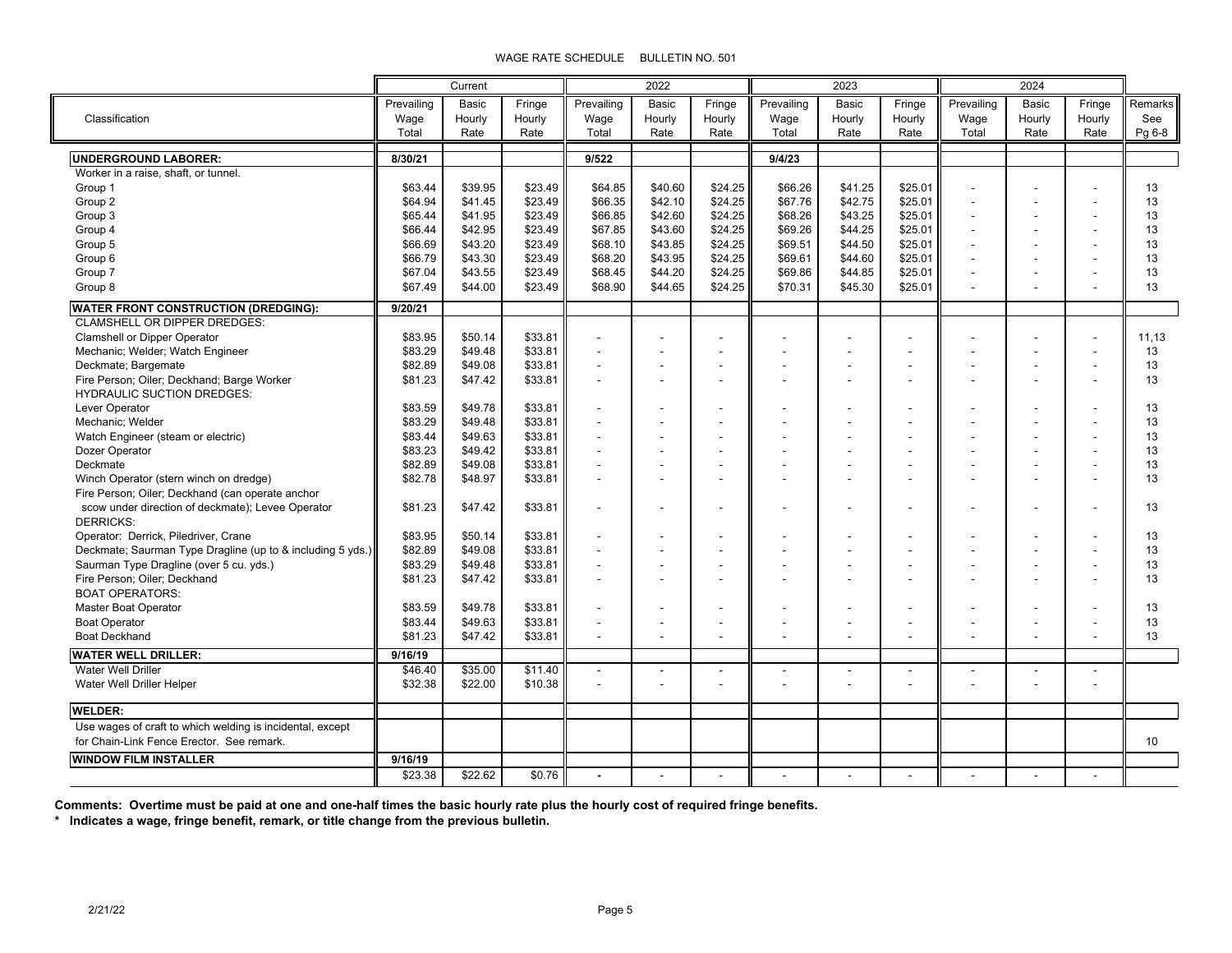# REMARKS:

- 1. Carpenter, Laborer (excluding High Scaler, Window Washer): \$.50 per hour shall be added to the regular straight-time rate for height pay for each hour while working from a bosun's chair and/or from a cable-suspended scaffold or work platform which is free swinging (not attached to building) for each hour worked on said rig.
- 2. Cement Finisher, Mason, Plasterer, Terrazzo, Tile Setter: \$1.00 per hour shall be added to the regular straight-time rate for height pay for each hour while working from a bosun's chair and/or from a cable-suspended scaffold or work platform which is free swinging (not attached to building) for each hour worked on said rig.
- 3. Diver (Other than Aqua Lung), Stand-By Diver (Other than Aqua Lung):

|                      | A.    On any dive exceeding 50 feet, the diver shall, in addition, be paid the following amount of "depth money": |
|----------------------|-------------------------------------------------------------------------------------------------------------------|
| 50 feet to 100 feet  | \$1.50 per foot in excess of 50 feet                                                                              |
| 100 feet to 150 feet | \$100.00 plus \$2.00 per foot in excess of 100 feet                                                               |
| 150 feet to 200 feet | \$200.00 plus \$3.00 per foot in excess of 150 feet                                                               |

- B. When it is necessary for a Diver to enter any pipe, tunnel or other enclosure, the said Diver shall, in addition to the hourly rate, receive a premium in accordance with the following schedule for distance traveled from the entrance of the pipe, tunnel or other enclosure:
	- 1) When able to stand erect, but in which there is no vertical ascent:

|    | 5 feet to 50 feet                                                    | $$5.00$ per day                                                                  |
|----|----------------------------------------------------------------------|----------------------------------------------------------------------------------|
|    | 50 feet to 100 feet                                                  | $$7.50$ per day                                                                  |
|    | 100 feet to 150 feet                                                 | $$12.50$ per day                                                                 |
|    | Greater than 150 feet                                                | The premium shall be increased an additional \$7.50 for each succeeding 50 feet. |
| 2) | When unable to stand erect and in which there is no vertical ascent: |                                                                                  |
|    | 5 feet to 50 feet                                                    | $$5.00$ per day                                                                  |
|    | 50 feet to 100 feet                                                  | $$7.50$ per day                                                                  |
|    | 100 feet to 150 feet                                                 | $$12.50$ per day                                                                 |
|    | 150 feet to 200 feet                                                 | \$36.75 per day                                                                  |
|    | 200 feet to 300 feet                                                 | $$1.00$ per foot                                                                 |
|    | 300 feet to 450 feet                                                 | \$1.50 per foot                                                                  |
|    | 450 feet to 600 feet                                                 | $$2.50$ per foot                                                                 |

## 4. Electrician:

- A. One and one-half times the straight-time rate while working in a tunnel under construction; under water with aqualung equipment; in a completed tunnel which has only one entrance or exit providing access to safety and where no other personnel are working; or in an underground structure having no access to safety or where no other personnel are working.
- B. Double the straight-time rate shall be paid for the following types of hazardous work regardless if fall prevention devices are used:
	- 1) While working from poles, trusses, stacks, towers, tanks, bosun's chairs, swinging or rolling scaffolds, supporting structures, and open platforms, over 70 feet from the ground where the employee is subject to a free fall; provided, however, that when work is performed on stacks, towers or permanent platforms where the employees are on a firm footing within an enclosure, a hazardous condition does not exist regardless of height;
	- 2) While working outside of a railing or enclosure, or temporary platforms extending outside of a building, or from scaffolding or ladder within an enclosure where an employee's footing is within one foot of the top of such railing, and the employee is subject to a free fall of over 70 feet;
	- 3) Working on buildings while leaning over the railing or edge of the building, and is subject to a free fall of 70 feet; or
	- 4) Two hours minimum hazardous pay per day shall be paid while climbing to a stack, tower or permanent platform which exceeds 70 feet from the ground but where the employee is on a firm footing within an enclosure.
- C. Five percent per hour shall be added to the hourly wage for height pay while working above 9,000 feet elevation.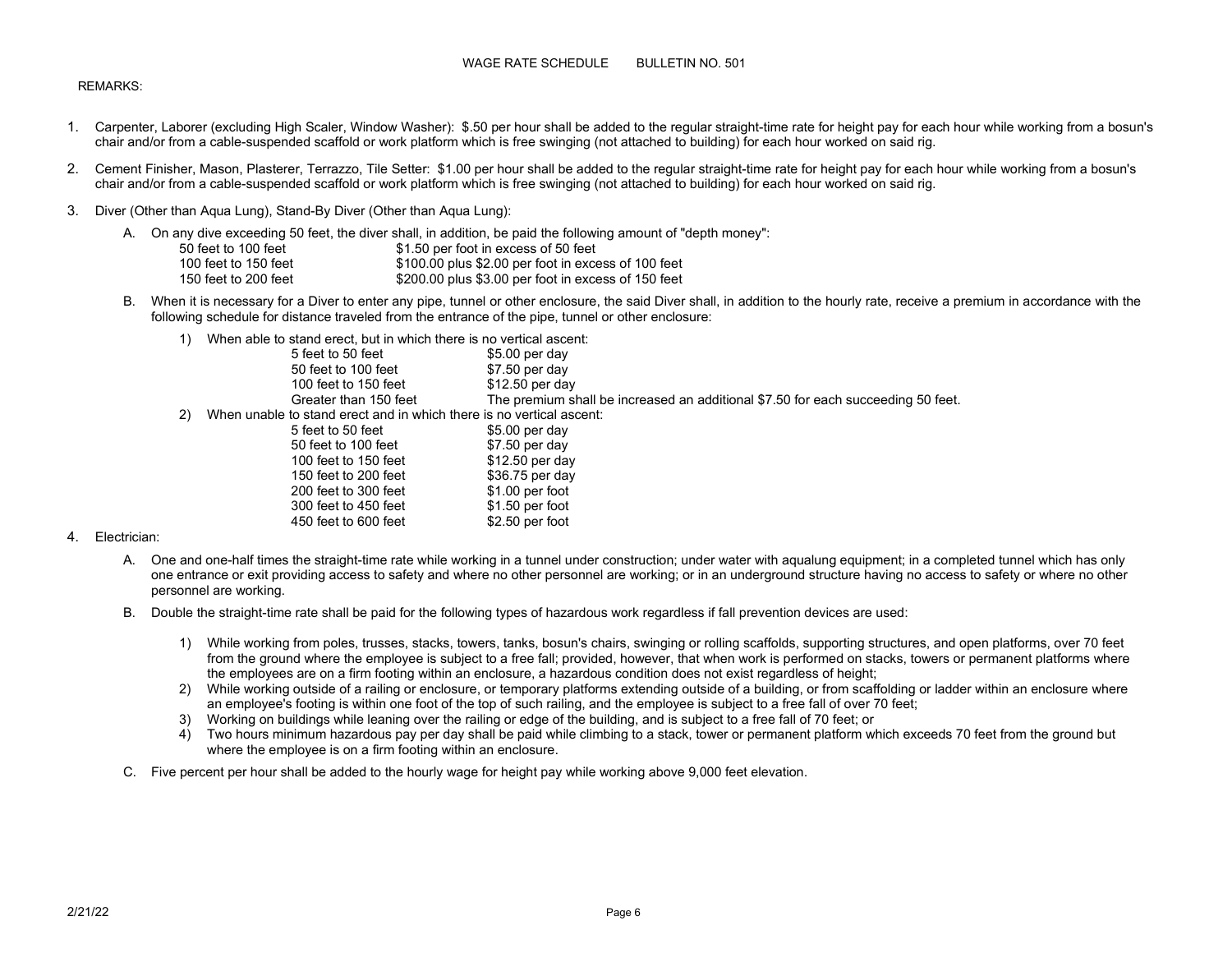## REMARKS:

- 5. Equipment Operator:
	- A. Operators and Assistants to Engineer (climbing a boom) of cranes (under 50 tons) with booms of eighty feet or more (including jib) or of cranes (under 50 tons) with leads of one hundred feet or more, shall receive additional premium according to the following schedule:

|                                                                                |  | Per Hour |
|--------------------------------------------------------------------------------|--|----------|
| Booms of 80 feet up to, or leads of 100 feet up to, but not including 130 feet |  | \$0.50   |
| Booms and/or leads of 130 feet up to, but not including 180 feet               |  | \$0.75   |
| Booms and/or leads of 180 feet up to and including 250 feet                    |  | \$1.15   |
| Booms and/or leads over 250 feet                                               |  | \$1.50   |

Operators and Assistants to Engineer (climbing a boom) of cranes (50 tons and over) with booms of 180 feet or more (including jib) shall receive additional premium according to the following schedule:

|                                                | Per Hour |
|------------------------------------------------|----------|
| Booms of 180 feet up to and including 250 feet | \$1.25   |
| Booms over 250 feet                            | \$1.75   |

Note: The boom shall be measured from the center of the heel pin to the center of the boom or jib point sheave.

- B. \$1.25 per hour shall be added to the hourly wage while operating a rig suspended by ropes or cables or to perform work on a Yo-Yo Cat.
- C. In a raise or shaft, a premium of \$.40 per hour will be paid in addition to the regular straight time wage.
	- A raise is defined to be an underground excavation (lined or unlined) whose length exceeds its width and the inclination of the grade from the excavation is greater than 20 degrees from the horizontal.

A shaft is defined to be an excavation (lined or unlined) made from the surface of the earth, generally vertical in nature, but may decline up to 75 degrees from the vertical, and whose depth is greater than 15 feet and its largest horizontal dimension. Includes an underground silo.

- D. In a tunnel, a premium of \$.30 per hour will be paid in addition to the regular straight time wages. A tunnel is defined to be an underground excavation (lined or unlined) whose length exceeds its width and the inclination of the grade from the excavation is no greater than 20 degrees from the horizontal.
- 6. Glazier: \$1.00 per hour shall be added to the hourly wage for height pay for exterior glazing work performed in a walking/working surface with an unprotected side or edge 10 feet or more above a lower level which requires protection from fall hazards by guardrail systems, safety net systems, personal fall arrest systems, position devise systems, fall restraint systems, perimeter safety cables or controlled decking zones.
- 7. Insulator: Six percent per hour shall be added to the hourly wage for hazardous pay while working from a boatswain chair, staging or free standing scaffolding erected from the ground up or mezzanine floor subject to a free fall and skyclimber suspended from a permanent structure and when working above 40 feet.
- 8. Ironworker: \$.50 per hour shall be added to the hourly wage while working in tunnels or coffer dams. \$1.00 per hour shall be added to the hourly wage while working under or covered with water (submerged), or on the summits of Mauna Kea, Mauna Loa or Haleakala.
- 9. Plumber: One and one-half times the straight-time rate for height pay while working from OSHA approved trusses, stacks, towers, tanks, bosun's chair, swinging or rolling scaffolding, supporting structures or on open platforms where the employee is subject to a direct fall of 40 feet or more. Provided, however, that when said work is performed where the employee is on a firm footing within an enclosure, a hazardous condition does not exist regardless of height. \$1.00 per hour shall be added to the straight-time rate while working with flame cutting or any type of welding equipment on any galvanized material or product for at least an hour.
- 10. Chain-Link Fence Erector: \$1.00 per hour shall be added to the hourly wage while performing welding services.
- 11. Water Front Construction: Clamshell or Dipper Operator: \$.50 per hour shall be added to the straight-time rate while working with boom (including jib) over 130 feet.
- 12. Possible wage/fringe option increases: Carpenter, Drywall Installer, Lather: Effective WRS #502 - \$0.50; 9/4/23 - \$0.50 Floor Layer: Effective WRS: 3/5/23 - \$0.29 Mason; Bricklayer, Cement Blocklayer; Stone Mason; Precast Sill Setter Pointer-Caulker-Weatherproofer: Effective WRS #502 - \$0.30; 9/4/23 - \$0.30 Painter: WRS #502 - \$0.80; 1/1/23 - \$0.80; 7/1/23 - \$0.80; 1/1/24 - \$0.80; 07/1/24 - \$0.80 Plumber: Effective WRS 7/7/24 - \$0.20 Sheetmetal Worker: Effective WRS 3/5/23 - \$0.39; 9/3/23 - \$039; 3/3/24 - \$0.39; 9/1/24 - \$0.39 Terrazzo, Tile Setter: Effective WRS #502 - \$0.30; 9/4/23 - \$0.10